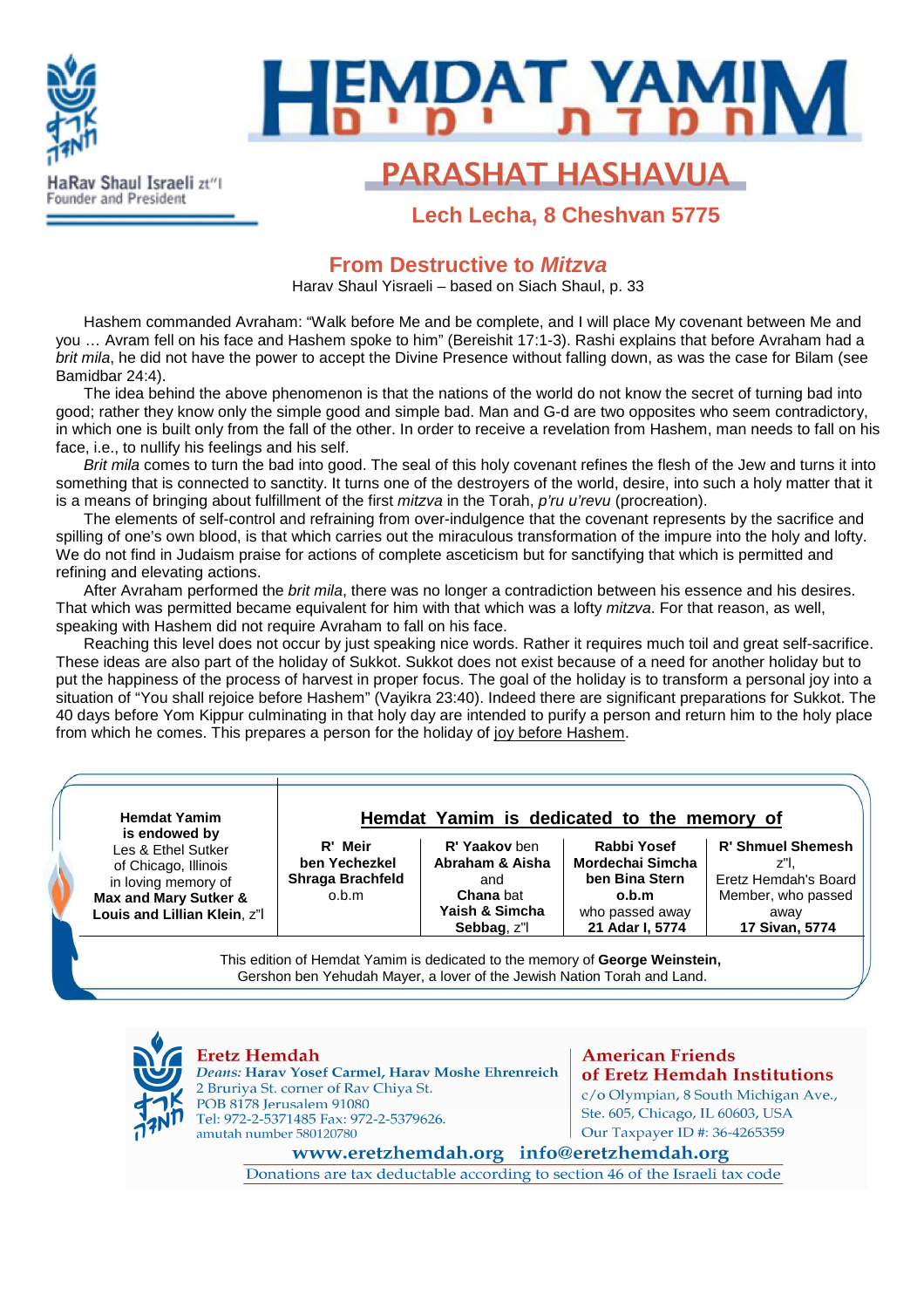



**Lech Lecha** 

by Rav Daniel Mann

# **Diapers With Disappearing Ink**

**Question:** Is it permitted to use on Shabbat a diaper with forms on the outside that disintegrate when the diaper is soaked, alerting parents to change the diaper?

**Answer:** There is a Torah-level violation to erase (mochek) writing or, according to many, a picture or figure (see Shulchan Aruch, Orach Chayim 340:3; Beur Halacha to 340:4). When the erasure does not serve a positive purpose such as enabling new writing, the violation is only Rabbinic (Mishna Berura 340:17). Thus, the diapers in question would seem to have no more than a Rabbinic prohibition. Another possible reason for no Torah prohibition is that the erasure's result may be "destructive" (mekalkel). It is debated whether considering the side benefit, that the disintegration provides desirable information, it is mekalkel (see Beur Halacha to 340:13).

The main cause for leniency relates to who and how the erasing is done. Directly, it is the baby who erases by urinating, but he is almost always too young to require training in Shabbat prohibitions. Although one must not "feed" children prohibited matters, he may allow a situation in which a baby might choose to do a forbidden action (see Yevamot 114a). Here it is even better, as the baby "violates" Shabbat without any knowledge of this consequence of his action, in which case it is not a fundamental Shabbat violation even for an adult (see Shut Rabbi Akiva Eiger I:8).

Thus, the question is whether the adult violates Shabbat by creating a situation in which a future event will set off a melacha. Specifically, putting the diaper on the baby creates a situation where erasure will occur. When the direct cause (urination) of the erasure has yet to occur at the time of the adult's action (diapering), we say that the adult acted through gerama (indirect action). Violation of Shabbat through gerama is a very low level violation of Shabbat, to the extent that it is permitted in certain cases of need (Rama, OC 334:22).

In this case, there are often additional points of leniency. For parents who are not interested in the erasure, as they can easily determine the "old way" when the diaper is soaked, the erasure is permitted as a davar she'eino mitkaven (an unintentional forbidden result of one's action) of the diapering. It is true that when the forbidden result is a definite outcome (psik reishei), the action is forbidden by Torah law (Ketubot 6b). However, when the result is arrived at through gerama, many important poskim permit psik reishei (Shemirat Shabbat K'hilchata 12:18, based on Rav Auerbach; see discussion in Orchot Shabbat 29:(41)). Some say that *gerama* is permitted in cases where direct action is only Rabbinically forbidden. Other opinions disagree, and in any case the leniency likely does not apply to every Rabbinic prohibition (see Yabia Omer III, OC 17). Yet the above is probably not needed, as, in actuality, the erasure is **not** a psik reishei. For a variety of reasons, including the baby soiling with solids before the diaper is soaked, diapers do not always reach the point that forms are erased.

When there are not meaningful figures of letters but just a line or dots, there is even more room for leniency, as erasing such nondescript things is not a (full) violation of mochek unless the erasure uncovers or enables writing (see Shulchan Aruch, OC 340:3; Orchot Shabbat 15:59). We find this distinction in such cases as cutting cake with writing or clear figures vs. nondescript shapes (Rama, OC 340:3).

One may generally use diapers with disintegrating ink (Orchot Shabbat 15:52). However, note that many of the reasons for leniency are based on the assumption that one does not have **intention** when diapering for the erasure, which is a valid assumption when one did not intentionally buy diapers with this marginally useful feature. However, for one who values this function, use of such diapers on Shabbat may very well be forbidden and should be avoided. (Regarding a slightly stricter case of a color-changing strip, see the Star-K website, which has a similar ruling to the above.)



#### "Living the Halachic Process"

Our first books in English, "Living the Halachic Process" volumes I & II, selections of answers to questions from our Ask the Rabbi project, are available. A companion CD containing source sheets for the questions can be ordered for free along with the books. The volumes can be purchased through our office at the special rate of \$25. Special offer: buy both volumes for the price of \$40.

# **Have a question?** -email us at **info@eretzhemdah.org**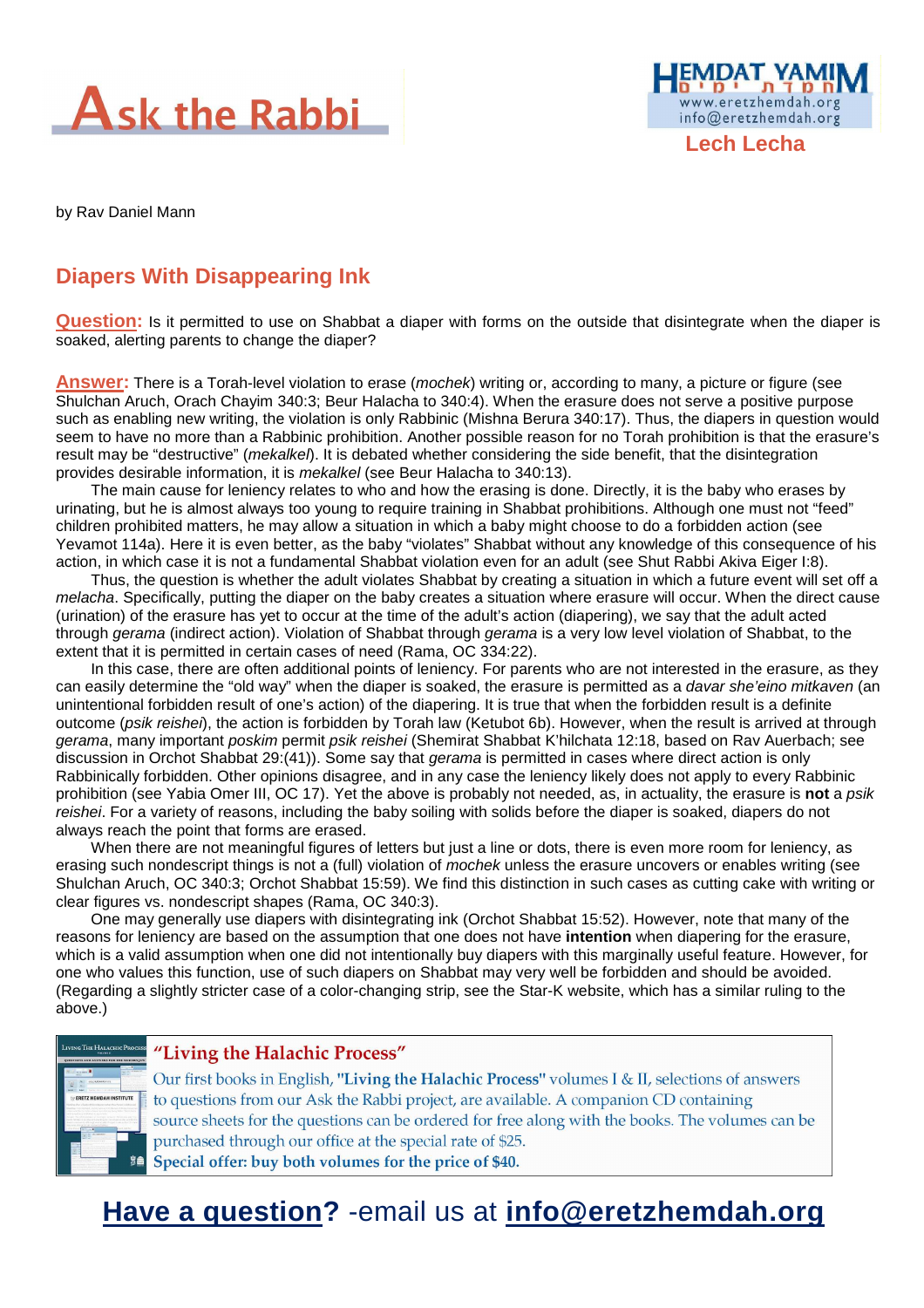

### **Focused Intent Vs. Spread Out Intent**

(condensed from Ein Ayah, Shabbat 1:40)

**Gemara:** One must touch his *tefillin* on a regular basis, as can be learned from a kal vachomer from the tzitz (head plate of the kohen gadol). If concerning the tzitz, which contains only one Name of Hashem, the Torah says, "It shall be on his forehead constantly" (Shemot 28:38), from which we learn that he should not take his mind off of it, regarding tefillin, which have many Names of Hashem in them, one should all the more certainly not take his mind off of them.

**Lech Lecha** 

www.eretzhemdah.org info@eretzhemdah.org

**Ein Ayah:** Life is made up of goals and means. One who follows the path of Hashem will not confuse the two, but one whose path is not straight is liable to be involved in the physical means of life without considering the goals.

The level of understanding of the purpose of life will be very different for different people. It is clear that "all your actions shall be for the sake of Heaven" (Avot 2:12). However, the central point that Hashem is interested that each person do is not always clear. Only one with great intellect and a straight heart will understand deeply what his goal is. In such cases there is a high goal which is connected to myriad detailed actions that mysteriously serve this purpose.

Average people cannot identify, even momentarily, a unified high goal, and therefore their conceptions of that which is good are "scattered" among many partial points of value within life. For them, Torah and prayer, kindness and compassion, wisdom and prophecy, all play their own important purpose, which is indeed true. Each realm deserves to have many detailed actions related to its significant element. It remains compartmentalized until one reaches a higher level and is able to see the unified connection between the central goal and the sub-goal in each area and each of its detailed *mitzvot*. It is a wonderful level to be able to see this unity of purpose, which follows from the fact that Hashem is one and His Name is one, so that His ultimate purpose in the world is one at its root. The level of connection to Hashem of a person who reaches this higher level is much greater than that of one who is still in the lower levels of the process of seeking out spiritual goals and has more compartmentalized conceptions of good.

A suitable kohen gadol, from the perspective of pedigree and behavior, should be on the level whereby he perceives the divine on a high level and grasps the unity discussed above. That is the reason that the tzitz has only one mention of Hashem's Name – "Holy to Hashem." In contrast a simple person needs many appearances of the Name, with each one connected to another element of sanctity. Indeed each mitzva and element of sanctity and Torah is good and holy and is connected to a single central goal, even if the person does not see how. In the meantime, though, the mitzvot remain as candles lighting the way on the path of Hashem (see Tehillim 119:105). That is why there are many Names of Hashem in tefillin.

Any person, including a kohen gadol, needs many actions to maintain the connection with the central goal. Despite the high level evident in his tzitz, the kohen gadol still has to take steps to make sure that he does not take his mind off the tzitz. It is all the more clear that a simple Jew, who needs many Names of Hashem in his tefillin, needs measures to ensure he remains connected to the sanctity engendered in them. When he touches his tefillin, he is reminded of the mitzvot.

It is clear that those who claim that one's mind can be focused on the light of the Torah, without practical mitzva actions that are hinted at by the touching, are wrong. It is Hashem, after all, who designated these *mitzvot* as necessary for each person to reach his spiritual destination. The *tefillin*, which signify the connection of our nation with Hashem for all the world to see (see Devarim 28:10), show that nationally this is needed as well.

> Hemdat Yamim is dedicated in memory of all those that fell in the war for our homeland.



#### Responsa B'mareh Habazak, Volumes I, II, III, IV, V, VI, VII and now VIII:

Answers to questions from Diaspora rabbis. The questions give expression to the unique situation that Jewish communities around the world are presently undergoing. The answers deal with a developing modern world in the way of "deracheha, darchei noam". The books deal with the four sections of the Shulchan Aruch, while aiming to also take into consideration the "fifth section" which makes the Torah a "Torah of life". Special Price: \$15 for one book or \$105 for 8 volumes of Responsa Bemareh Habazak (does not including shipping)